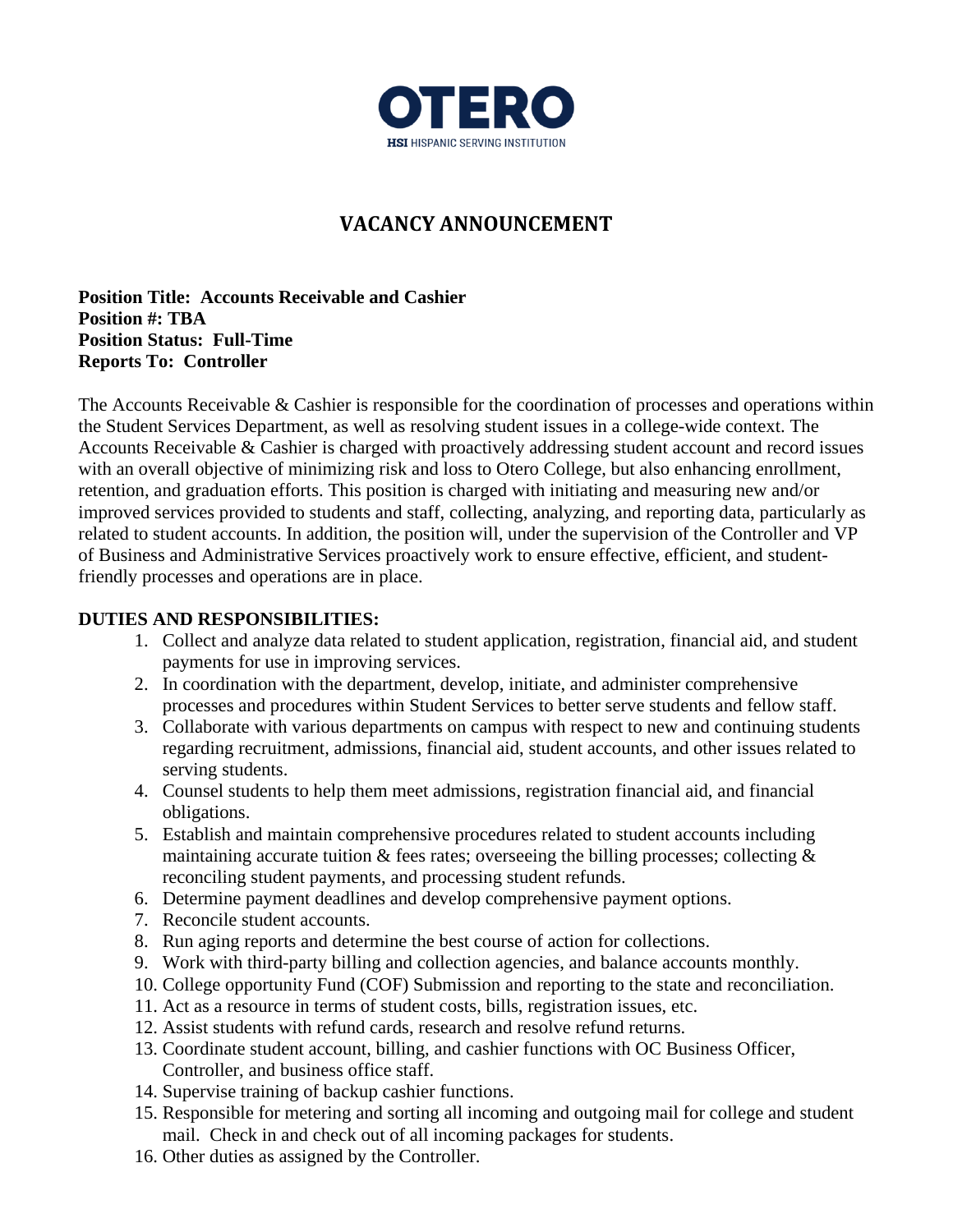*See Human Resources for a complete job description.*

### **MINIMUM QUALIFICATIONS:**

- Bachelor's degree or an equivalent combination of education and/or experience may substitute year-foryear for the degree
- Strong computer skills, proficient in keying data
- Ability to work cooperatively and effectively with diverse student populations with special emphasis on first-generation, low-income, and students of color

### **PREFERRED QUALIFICATIONS:**

- Two years of experience in accounts receivable/cashiering
- Experience with Banner & Excel

### **SALARY:**

\$36,395 - \$40,000 with excellent benefit package including PERA retirement, health, vision, dental and life insurance. Paid annual and sick leave.

12-month academic year position

#### **APPLICATION INSTRUCTIONS**

#### **For consideration, an applicant file must contain:**

- 1. Cover letter that addresses the minimum and preferred qualifications
- 2. Resume
- 3. Copies of transcripts (A.A., B.A., and M.A.)
- 4. Names, addresses, and phone numbers of 3 professional references

#### **APPLICATION DEADLINE**

Open Until Filled  $-1$ <sup>st</sup> review of applications will be June 10, 2022

#### **POSITION START DATE:**

July 1, 2022

#### **Submit Application Packet To:**

Otero College Attn: Kelsey Barbee Director of Human Resources 1802 Colorado Ave La Junta, CO 81050 FAX: (719) 384-6947

**Or Email To:** [kelsey.barbee@otero.edu](mailto:kelsey.barbee@otero.edu)

#### **Inquiries May Be Directed To:**

Kelsey Barbee (719) 384-6824

#### *Applicants must submit to and pass a background check before an offer of employment can be extended.*

Otero College prohibits all forms of discrimination and harassment including those that violate federal and state law or the State Board for Community Colleges and Occupational Education Board Policies 3-120 and 4-120. The College does not discriminate on the basis of sex/gender, race, color, age, creed, national or ethnic origin, physical or mental disability, veteran status, pregnancy status, religion, genetic information, gender identity, or sexual orientation in its employment practices or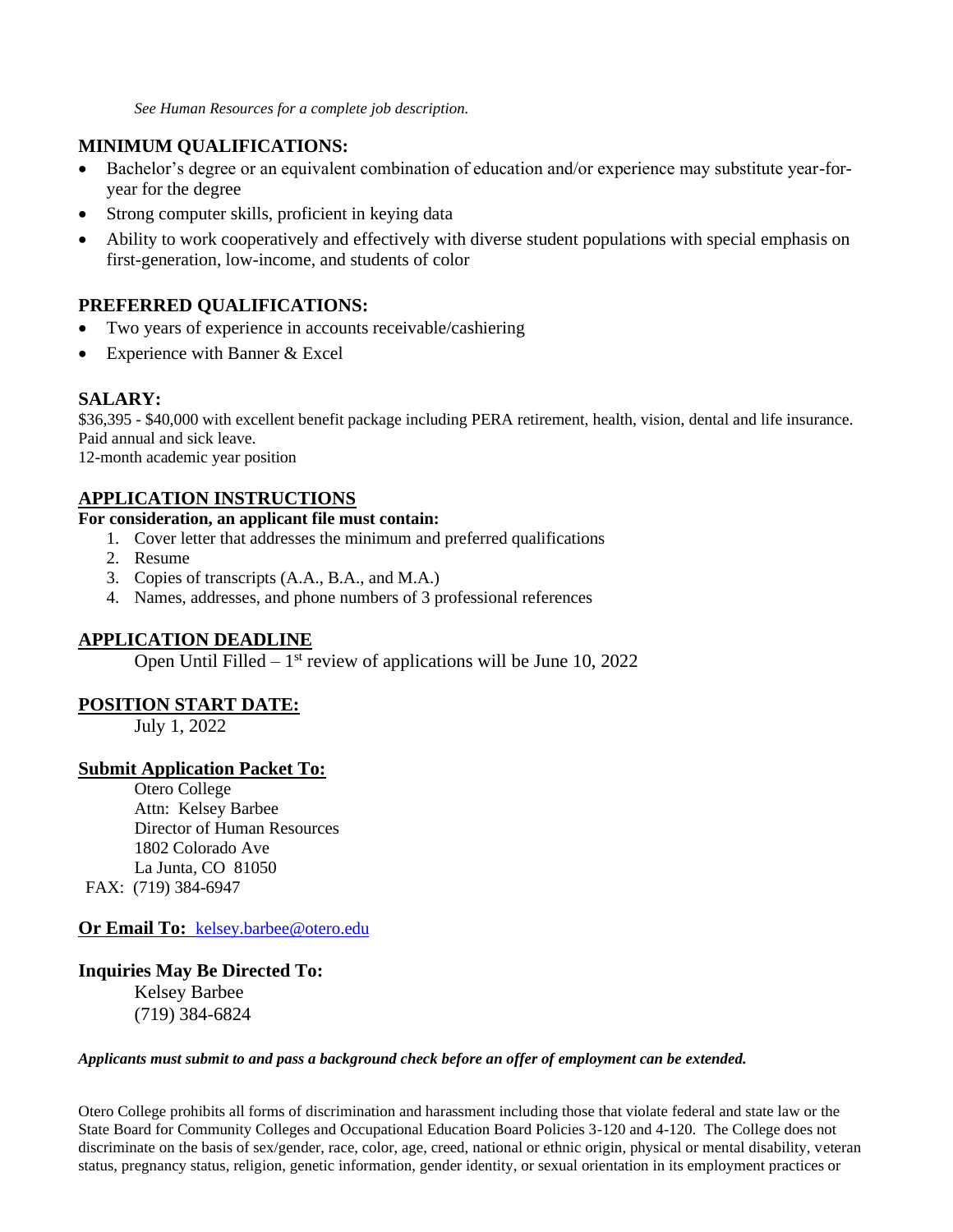educational programs and activities. Otero College will take appropriate steps to ensure that the lack of English language skills will not be a barrier to admission and participation in vocational education programs.

The College has designated Kelsey Barbee, Director of Human Resources, as its AFFIRMATIVE ACTION (AA), OFFICER, EQUAL OPPORTUNITY (EO), AND TITLE IX COORDINATOR with the responsibility to coordinate its civil rights compliance activities and grievance procedures. If you have any questions, please contact Kelsey Barbee, Director of Human Resources at 719-384-6824, [kelsey.barbee@otero.edu](mailto:kelsey.barbee@otero.edu) , or 1802 Colorado Ave. McDivitt Hall RM# 140, La Junta, CO 81050.

You may also contact the Office for Civil Rights, U.S. Department of Education, Region VIII, Federal Office Building, 1244 North Speer Boulevard, Suite 310, Denver, CO 80204, telephone (303) 844-3417.

*The Federal Cleary Act (The Student Right to Know and Campus Security Act of 1990) requires all institutions of higher learning to make available to prospective employees the agency's Annual Security Report/Campus Crime Statistics. A paper copy of this report can be obtained at the Student Services Center upon request or at: [http://www.ojc.edu/content/marketing/catalog.pdf.](http://www.ojc.edu/content/marketing/catalog.pdf) This report includes statistics for the previous three years concerning crimes that occurred on campus or on property controlled or owned by Otero College, as well as public property within, or immediately adjacent to and accessible from, our campus.*

*Former employees of the Colorado Community College System or one of its 13 colleges, who were disciplinarily terminated or resigned in lieu of termination, must disclose this information in your application packet*

**Qualified protected class individuals are encouraged to apply**

Otero College must comply with the Immigration Reform and Control Act of 1986. If hired you will be required to provide documents to show your identity and authorization to work. In addition, Colorado fiscal rules require direct deposit for all new employees.

#### **ABOUT OTERO COLLEGE:**

Founded in 1941, Otero College is an accredited Hispanic Serving Institution and is a state two-year community college with approximately 1500 students (1250 FTE) made up of traditional, non-traditional and international students. The college is governed by the State Board for Community Colleges and Occupational Education. Otero is located on an attractive 40-acre campus on the southern edge of La Junta, Colorado. The college is a full-service campus with dormitory housing, food service, men's and women's varsity intercollegiate athletics, and state-of-the-art educational technology. The city of La Junta has a population of approximately 8,000 and is located on Highway 50, sixty miles east of Pueblo. The college serves the residents of Otero, Bent, and Crowley counties. This rural geographic area in southeast Colorado is primarily agriculture based and has a population of approximately 33,000 people. Students at Otero can earn degrees in Associate of Arts, Associate of Science, Associate of Applied Science, Associate of General Studies or an Associate Degree in Nursing. Students who wish to pursue vocational occupations will find over a dozen one- and two-year certificate programs available. Career and Technical Education certificate programs at Otero include:

Advanced Ag/Business Management ABM Financial Analysis Ag/Business Marketing and Risk Management ABM Records and Business Planning Rural Business Entrepreneurship Cosmetology Hair Stylist Nail Technician Esthetician Crop Production Intro to Horticulture Horticulture Emergency Medical Technician EMT Intermediate Community Health Worker Law Enforcement Training Academy Livestock Production Agriculture Production Management Artificial Insemination Nurse Aide Practical Nursing Phlebotomy Oxyacetylene Welding Fundamentals I Welding Fundamentals II Welding Production